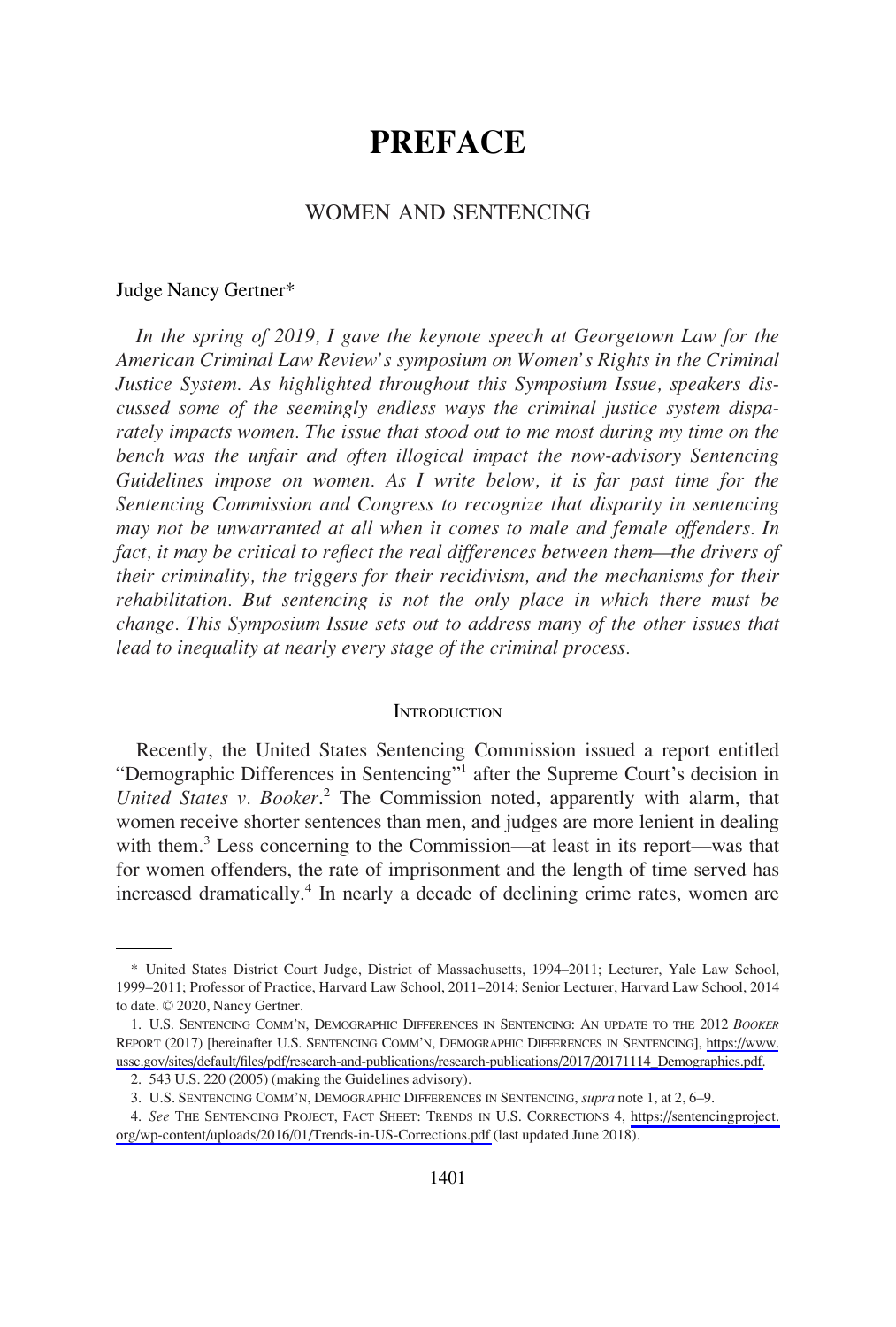three times more likely to go to prison today than in 1986.<sup>5</sup> Sadly, the Commission is more focused on sentencing disparities, rather than any of the other purposes of sentencing, including fairness and proportionality.<sup>6</sup>

The disparity between men's and women's sentencing, if it exists, is only the beginning, not the end of the analysis. The real question—indeed, the only one—is whether these disparities are warranted.<sup>7</sup> Do we have a women's crime wave that would justify the increase in imprisonment of women in the first place? And if we do not, is the increase in imprisonment justified by any of the purposes of sentencing, or has it occurred solely because of political decisions the Commission and Congress have made—decisions reflected in mandatory minimum sentencing and in the Federal Sentencing Guidelines? Imprisonment lengths and rates increased with respect to women, as they have with respect to men, wholly out of proportion to the changes in the crime rate, indeed, even in the face of a crime decline.<sup>8</sup> And this has continued even though the Federal Guidelines are advisory. The Guidelines still anchor federal sentencing, far too much in my view.

The real issue is whether it is entirely appropriate to treat women offenders differently. Are the sources of women's crime different? Do different factors trigger their crime and affect their rehabilitation? The answer is yes, as I said nearly twenty years ago, when the Federal Sentencing Guidelines were mandatory. I wrote:

[W]omen's crime is different from men's crime. Women commit different crimes than men, generally nonviolent crimes. Their life circumstances are different from the life circumstances of men as are the factors that motivate them to break the law. Family ties play a more significant role in women's offenses, in the likelihood that they will recidivate, and in their chances of rehabilitation. Because family obligations fall disproportionately on women in this society, their imprisonment has a disproportionate impact on the children in their care.<sup>9</sup>

And women's relationships with their male codefendants are different. "It is not unusual to see women defendants who have been subject to coercion, abuse, and even battering. When they commit crimes, women are less likely to be in leadership roles, more likely the girlfriends or wives of the leaders."<sup>10</sup>

<sup>5.</sup> *See* Myrna S. Raeder, *Gender-Related Issues in a Post Booker Federal Guidelines World*, 37 MCGEORGE L. REV. 691, 693 (2006).

<sup>6.</sup> *See generally* The Honorable Nancy Gertner, *How to Talk About Sentencing Policy—And Not Disparity*, 46 LOY. U. CHI. L.J. 313 (2014) (describing sentencing disparities as "*far* less important than issues of sentencing fairness [and] proportionality").

<sup>7.</sup> *See* 18 U.S.C. §§ 3553(a)(2), (a)(6) (2018).

<sup>8.</sup> *See* NAT'L RESEARCH COUNCIL OF THE NAT'L ACAD. OF SCIENCES, THE GROWTH OF INCARCERATION IN THE UNITED STATES: EXPLORING CAUSES AND CONSEQUENCES 3, 154 (2014).

<sup>9.</sup> The Honorable Nancy Gertner, *Women Offenders and the Sentencing Guidelines*, 14 YALE J.L. & FEMINISM 291, 293 (2002).

<sup>10.</sup> *Id*.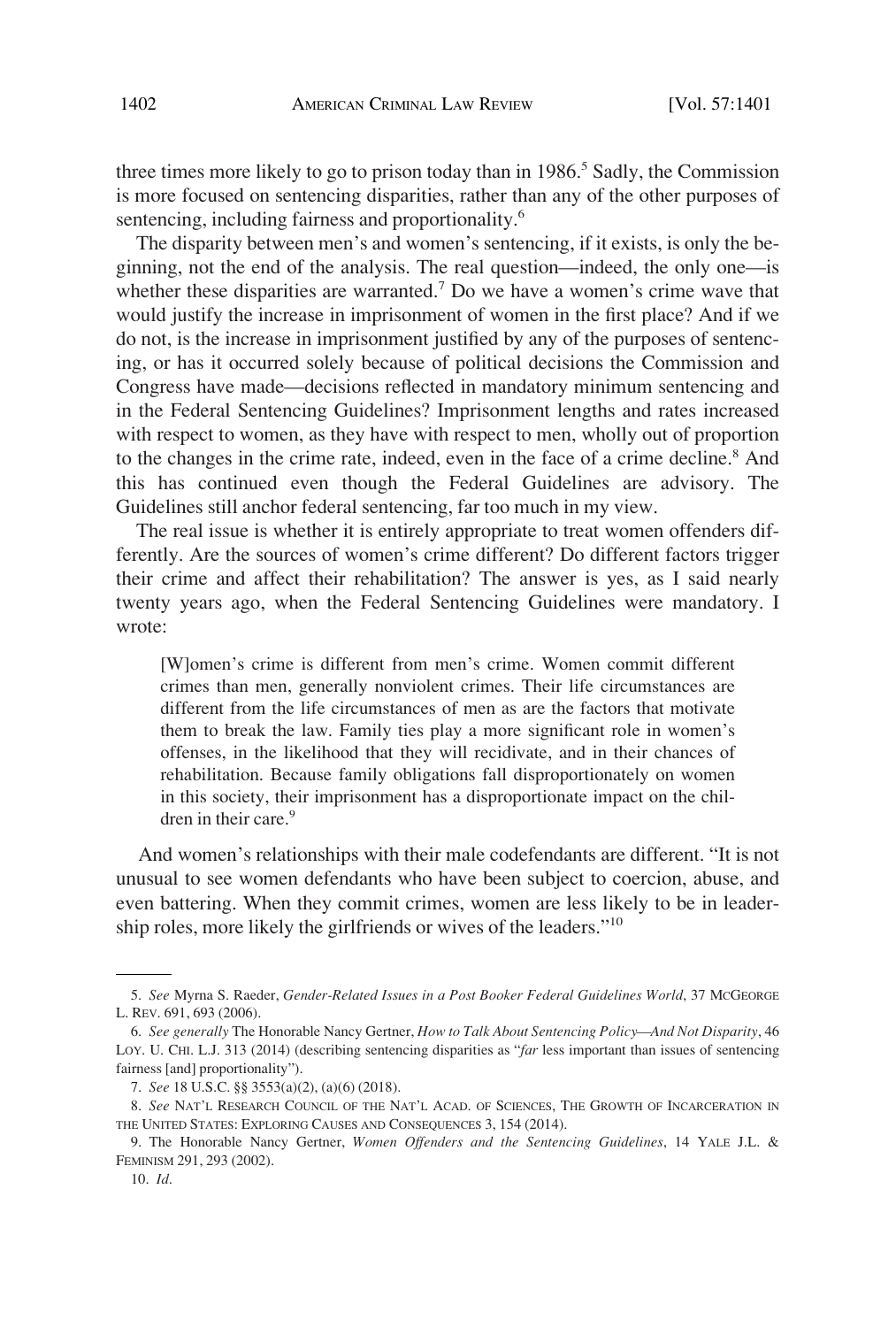The Guidelines paid no attention to such issues in their overarching concern with "unwarranted sentencing disparities."<sup>11</sup> The Commission was directed to develop guidelines and policy statements that are "entirely neutral as to race, sex, national origin, creed, and socioeconomic status of offenders."12 The Commission took that directive and promulgated § 5H1.10, which says that these factors, including sex, are "not relevant in the determination of a sentence."<sup>13</sup> But being "neutral" about gender and saying gender is "not relevant" is not the same thing. Congress was addressing the judge who explicitly took gender into account, who wrongly generalized about women, who used outdated paternalistic stereotypes.<sup>14</sup> Nothing in the Sentencing Reform Act or its legislative history suggests that the Commission was to turn a blind eye to the disproportionate impact of ostensibly neutral rules on women. Cassidy Kesler, a student in one of my classes, put it best:

[Gender-based] disparity describes a situation where a judge makes a more or less harsh sentencing determination because of an offender's gender. In contrast, gender-related sentencing disparity describes a situation where a judge makes a more or less harsh sentencing determination because of other factors that happen to correlate with gender. While gender-based sentencing disparity is a highly charged issue that relates to conceptions and expectations of equality, gender-related sentencing disparity can be explained and even justified in gender-neutral terms.<sup>15</sup>

The Commission has ignored all the lessons about real differences between men and women of the second wave of feminism and, more recently, the #MeToo movement. In the 1970s and 1980s, "feminist litigators recognized the limitation of formal equality."16 Rules that were "equal on paper were . . . unfair if they had a disproportionate impact on women for a host of social and cultural reasons."17

A sentencing system that fails to consider real differences between male offenders and female offenders, differences that may correlate with the sources of their crime and provide a basis for their rehabilitation, is an unequal one. As Bruce Western has written, "[W]omen's incarceration throws the injustices of imprisonment into sharp relief. Most clearly for women, punishment is not just the outcome of a crime, but also of lifetimes of mental illness, drug addiction, and

17. *Id*. at 305.

<sup>11. 18</sup> U.S.C. § 3553(a)(6).

<sup>12. 28</sup> U.S.C. § 994(d) (2018).

<sup>13.</sup> U.S. SENTENCING GUIDELINES MANUAL § 5H1.10 (U.S. SENTENCING COMM'N 2018) [hereinafter U.S.S.G.].

<sup>14.</sup> *See* Symposium, *Equality Versus Discretion in Sentencing*, 26 AM. CRIM. L. REV. 1813, 1815 (1989) (statement of Commissioner Ilene Nagel).

<sup>15.</sup> Gertner, *supra* note 9, at 296 (quoting Cassidy Kesler, *Where Women Fit: Gender and the Federal Sentencing Guidelines* (November 8, 2002) (unpublished manuscript) (on file with the Yale Journal of Law and Feminism)).

<sup>16.</sup> Gertner, *supra* note 9, at 305.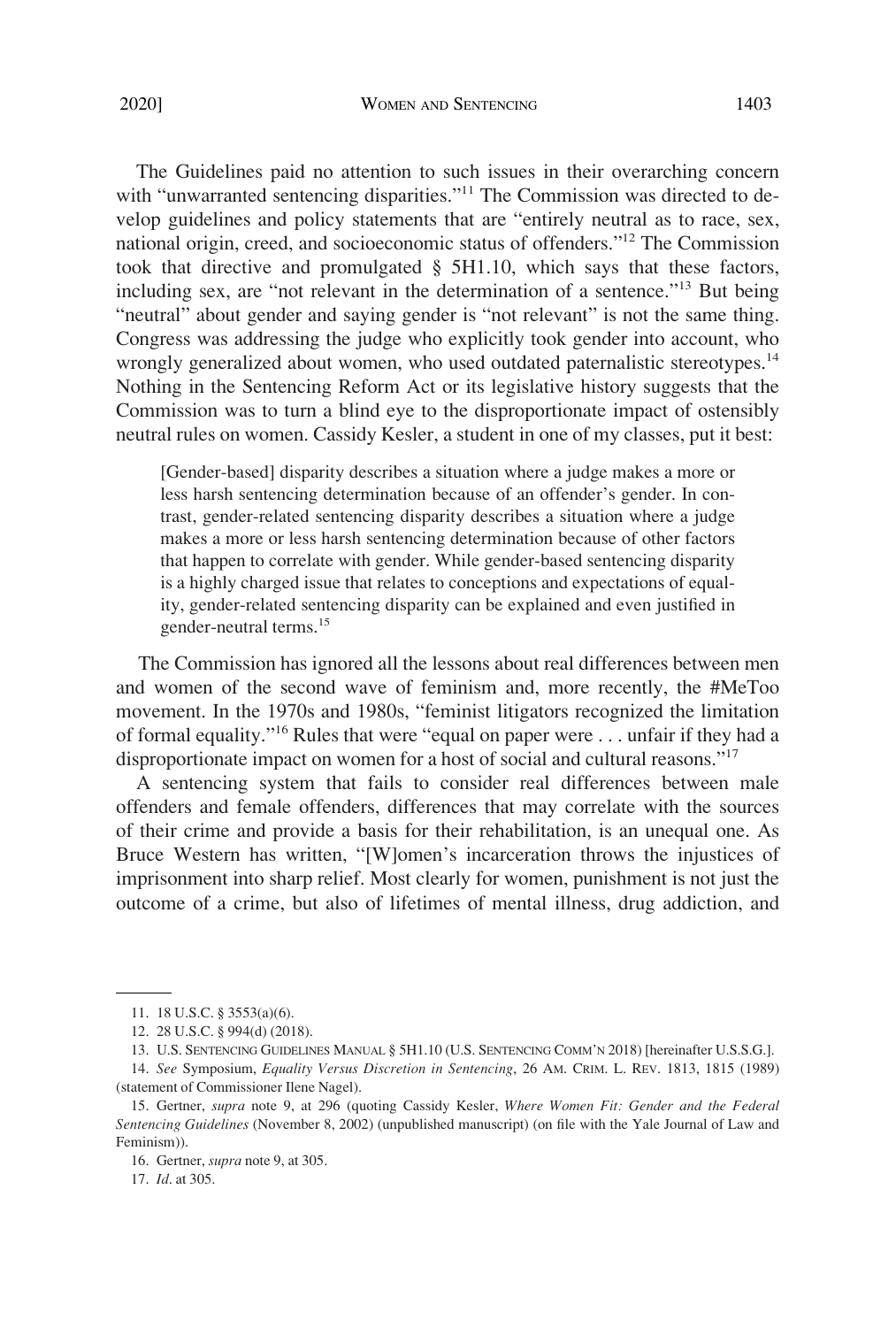victimization."18 Women, in short, "chart a distinctive path into prison, and a distinctive path out."<sup>19</sup>

### I. TWO CASES

Notwithstanding the Commission's statistics and the academic literature, the best way to illustrate the differences between women offenders and male offenders is with two concrete examples in cases before me.

## A. *Flor Jurado-Lopez*

Flor Jurado-Lopez was convicted for her role in a heroin trafficking conspiracy.20 Customs found heroin in her bag, and she admitted to inserting twenty-three pellets of heroin into her rectum.<sup>21</sup> Her crime was being a drug "mule," acting as a "human container for drugs, as well as carrying them in the false linings of her luggage."22 The facts further revealed that:

Before boarding a plane bound for Boston, [Jurado-Lopez], a 29-year-old Guatemalan woman, was locked in a room and forced to insert heroin pellets inside her, under the threat that, otherwise, the men guarding her would do the inserting against her will. This episode took place against a backdrop of extortion, and the shootings of her parents and her husband in Guatemala. $^{23}$ 

Jurado-Lopez's parents were shot in drive-by shootings in 1996 and 1997.<sup>24</sup> Her sister Wendy, as well as Wendy's in-laws, were politicians in Guatemala.<sup>25</sup> Wendy frequently borrowed her father's car; she believed that the shots were intended for her.<sup>26</sup> In 1998, Jurado-Lopez's husband was shot eight times.<sup>27</sup> He also had government ties; he was the chief of security for the city of Misco, where Wendy's in-laws were politicians.<sup>28</sup> He incurred a substantial hospital debt.<sup>29</sup> They had no insurance; Jurado-Lopez entered into a payment plan with the hospital and fell behind in January 2002.<sup>30</sup> An acquaintance introduced her to "Mauro" for a loan.<sup>31</sup> She borrowed money from Mauro, after which he began threatening her and telling her she had to take "clothes" to the United States or she and her family would be in

- 25. *Id*.
- 26. *Id*.
- 27. *Id*.
- 28. *Id*. 29. *Id*.
- 30. *Id*. at 250.
- 31. *Id*.

<sup>18.</sup> BRUCE WESTERN, HOMEWARD: LIFE IN THE YEAR AFTER PRISON 140 (2018).

<sup>19.</sup> *Id*. at 141.

<sup>20.</sup> United States v. Jurado-Lopez, 338 F. Supp. 2d 246, 247 (D. Mass. 2004).

<sup>21.</sup> *Id*. at 248.

<sup>22.</sup> *Id*. at 247.

<sup>23.</sup> *Id*. at 246–47.

<sup>24.</sup> *Id*. at 249.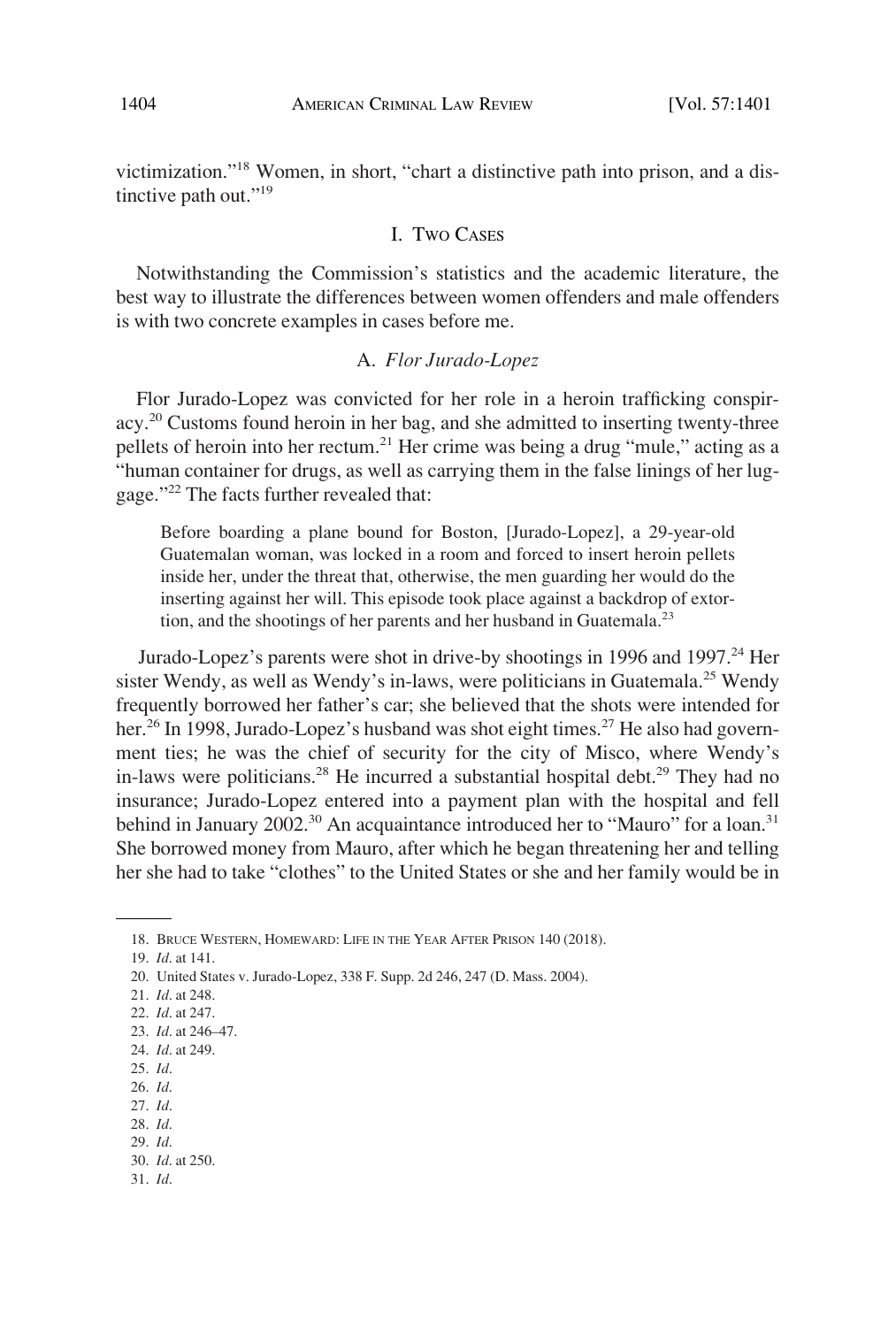danger.<sup>32</sup> The threats continued, she said, even after U.S. authorities took her into custody.33 Shortly after that, she told the authorities what she was carrying and how it happened.<sup>34</sup>

Jurado-Lopez found out she was pregnant while in custody.35 Before she was Xrayed to see the drugs she was carrying, officials asked her if she might be pregnant; she told them that she might be.<sup>36</sup> While detained pre-trial, Flor gave birth to Alexa. $37$  The administrator at the women's prison reported that "when an inmate is at the hospital, she is usually handcuffed to the bed with one hand, but only when she is not in labor."38 Alexa was her first child after an eight-year marriage and years of fertility treatments.<sup>39</sup> She was taken from Flor at three days old and placed into the custody of a family friend.<sup>40</sup> As a non-citizen, Jurado-Lopez was not eligible for Houston House, a program that allows new mothers to be with their children.<sup>41</sup>

The government called for a seventy-month sentence followed by deportation.<sup>42</sup> That was the Guideline sentence. The government rejected any reduction in the sentence because of her "minimal" or "minor" role.<sup>43</sup> Moreover, it argued that none of the other grounds for a downward departure applied here, even coercion or duress.44

Presiding over the case, I disagreed on both fronts. "Individuals willing to swallow pellets of heroin, or insert them into their rectum, could not be any lower [on the drug hierarchy]."45 And plainly, she did what she did, putting her own life in considerable jeopardy, because she was coerced to do so.<sup>46</sup> The threats against her by the men who hired her as a mule, especially in the light of the previous life threatening attacks against her family, were surely sufficient. But I could not depart from the Guidelines sentencing range based on her family obligations. Under the Guidelines, family ties were not "ordinarily relevant."<sup>47</sup> As I said: "the case law is,

37. *Jurado-Lopez*, 338 F. Supp. 2d at 247.

40. *Id*.

42. *Id*. at 247.

44. *Jurado-Lopez*, 338 F. Supp. 2d at 247 n.1.

45. *Id*. at 252.

46. *Id*. at 254 (citing U.S.S.G. § 5K2.12 (allowing for downward departures "because of serious coercion, blackmail, or duress")).

47. U.S.S.G. § 5H1.6.

<sup>32.</sup> *Id*.

<sup>33.</sup> *Id*.

<sup>34.</sup> *Id*. at 248.

<sup>35.</sup> *Id*. at 247.

<sup>36.</sup> Defendant's Sentencing Memorandum, United States v. Jurado-Lopez, 338 F. Supp. 2d 246 (D. Mass. 2004) (on file with author).

<sup>38.</sup> *Id*. at 251 n.10.

<sup>39.</sup> *Id*. at 247.

<sup>41.</sup> *Id*. at 251 n.10.

<sup>43.</sup> *Id*.; *see also* U.S.S.G. § 3B1.2 (allowing sentencing reduction based on a defendant's minimal or minor in an offense).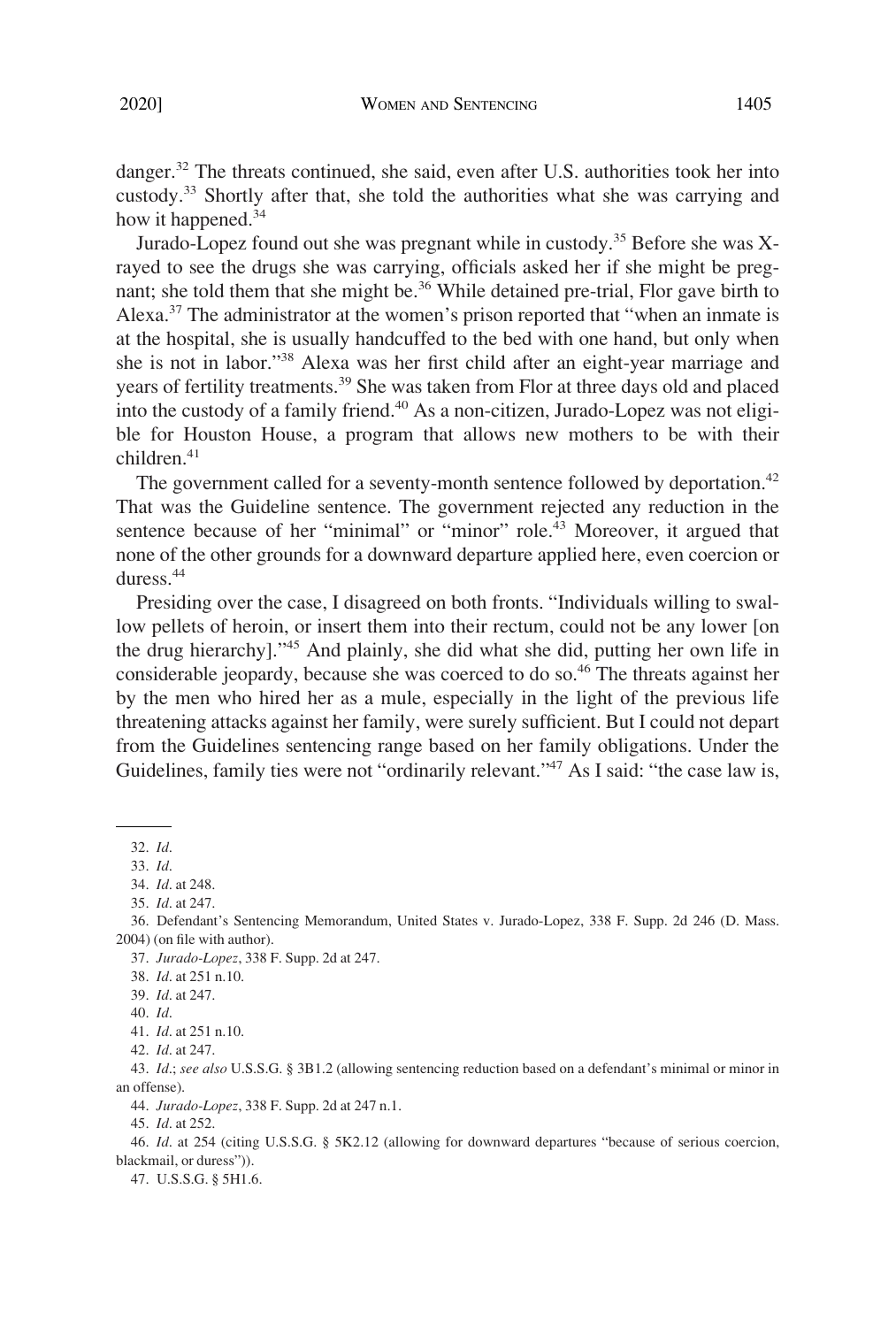in a word, cruel. It does not recognize the pain a mother feels for her newborn. The fact that a child has another caregiver . . . is all that matters."<sup>48</sup>

I departed twelve levels, a reduction of four years, to a sentence that would enable her to be immediately released. I could barely contain my rage: "The idea that strictly punishing Jurado-Lopez would somehow send a message to the drug dealers that debased her, as the government suggested, seemed absurd. To the Guatemalan dealers, this woman was obviously expendable."<sup>49</sup>

### B. *Santa Negron*

Santa Negron was charged with making two deliveries of crack cocaine.<sup>50</sup> The crack amounts attributable (between 150 and 500 grams of cocaine base) triggered a mandatory minimum sentence of ten years.<sup>51</sup> She made \$50 on the first delivery and would have made \$80 on the second but for her arrest.<sup>52</sup> She maintained that she only participated in these two deliveries and did not know what was in the packages, but police found cocaine residue and \$6,000 in her apartment.<sup>53</sup>

Negron was born in the Dominican Republic.<sup>54</sup> Her mother died when she was seven, after which she was physically and psychologically abused and neglected by her stepmother.<sup>55</sup> She got married at age fourteen to escape her home life.<sup>56</sup> After her children were born, her husband became abusive, and Negron illegally entered Puerto Rico both to escape him and to find work to support her children.<sup>57</sup> She then discovered that another woman was living with her husband and filed for divorce.58 Her second husband, whom she married in the United States, began to abuse her after about a year, and stopped giving her money to send to her children; she left him as well.<sup>59</sup> A man to whom her husband had previously introduced her offered to help.60 She thought he meant finding a job, but he asked her to make the deliveries that resulted in her arrest.<sup>61</sup>

57. *Id*.

60. *Id*.

<sup>48.</sup> *Jurado-Lopez*, 338 F. Supp. 2d at 254 n.17.

<sup>49.</sup> *Id*. at 248.

<sup>50.</sup> Indictment, United States v. Castro, No. 1:96-CR-10139 (D. Mass. 1996) (on file with author).

<sup>51.</sup> Superseding Indictment, United States v. Castro, No. 1:96-CR-10139 (D. Mass. 1996) (on file with author); 21 U.S.C. § 841(b)(1)(A) (2018).

<sup>52.</sup> Sentencing Notes of The Honorable Judge Nancy Gertner, United States v. Castro, No. 1:96-CR-10139 (D. Mass. 1996) (from sentencing on Aug. 6, 1997) (on file with author).

<sup>53.</sup> *Id*.

<sup>54.</sup> The following information comes from a psychological evaluation of defendant by Dr. Ann Burgess, ordered pursuant to 18 U.S.C. § 3552(b) (2018) and read in part during defendant's sentencing hearing dated August 6, 1997. Sentencing Transcript, United States v. Castro, Castro, No. 1:96-CR-10139 (D. Mass. 1996) (on file with author).

<sup>55.</sup> *Id*.

<sup>56.</sup> *Id*.

<sup>58.</sup> *Id*. 59. *Id*.

<sup>61.</sup> Sentencing Notes of The Honorable Judge Nancy Gertner, United States v. Castro, No. 1:96-CR-10139 (D. Mass. 1996) (from sentencing on Aug. 6, 1997) (on file with author).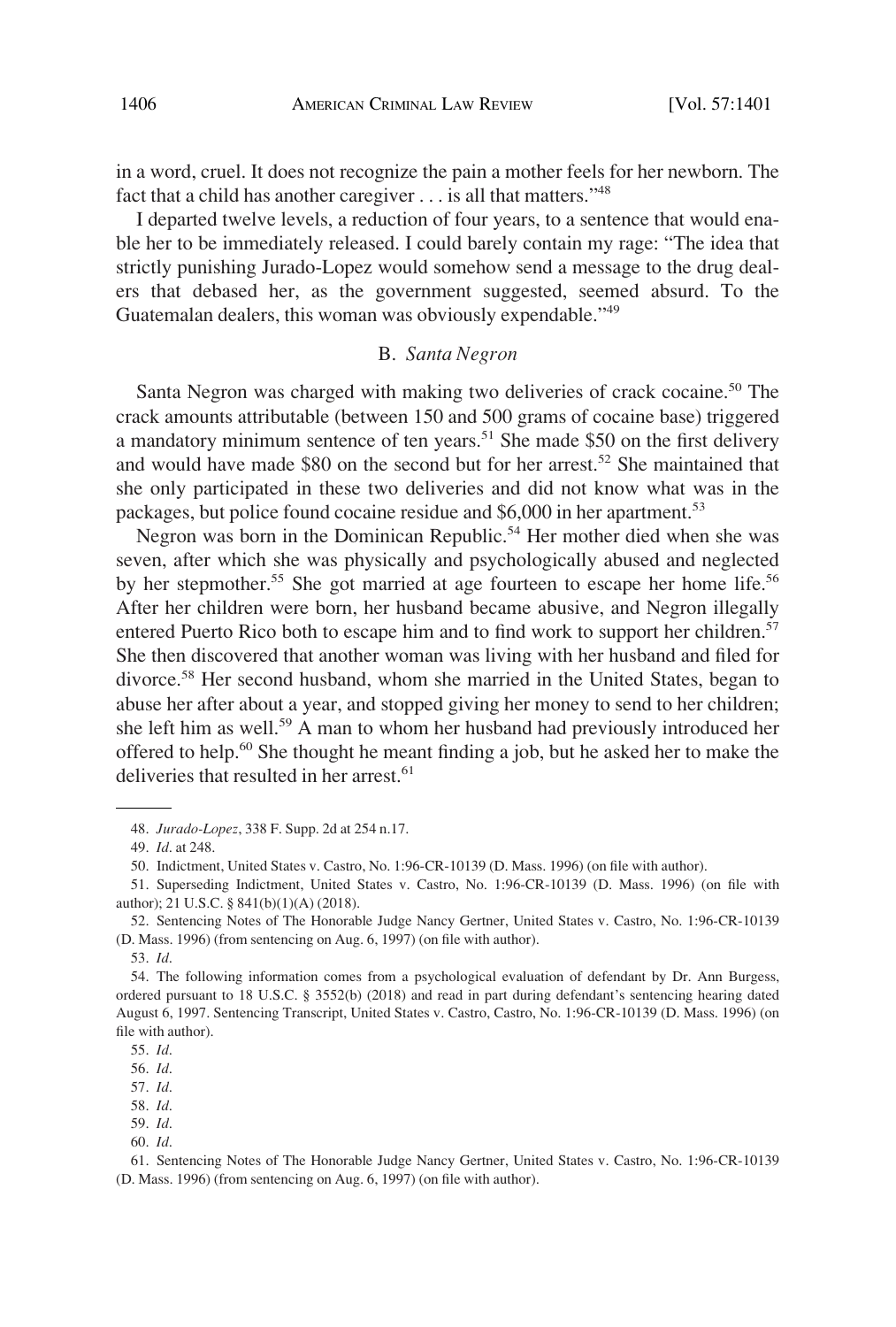I refused to sentence her without evaluating her mental state. The description of the offense did not begin to explain her behavior. I ordered a psychiatric examination interview with a specialist in domestic violence to see if there was evidence of diminished capacity, duress, or coercion, and to understand the significance of years of abuse.<sup>62</sup> Her psychiatric evaluation reflected a diagnosis consistent with diminished capacity: "Her behavior was a learned response from previous relationships of abuse and her focused goal to provide for her children."63 I found that the mandatory minimum ten year sentence did not apply because Negron met the requirements of the statutory "safety valve," which allows the defendant to avoid the statutory minimum penalties.<sup>64</sup> I departed substantially from the Guideline sentence, sentencing her to twenty-seven months.<sup>65</sup>

#### II. LESSONS LEARNED

In neither case did I depart because of stereotypes about women, improper generalizations, or the usual discriminatory tropes about leniency for women. I departed downward because of the facts of the case, facts that were relevant to each women's criminality, facts that the Guidelines barely considered or trivialized. As a former federal prosecutor noted:

I find it reasonable to believe that societal differences in the treatment of women (often referred to as socialization) account for women's (generally) lower propensity to commit crimes and that these same differences, rather than system bias, explain why when women break the law, they often engage in less culpable activities with fewer aggravating circumstances than their male counterparts. . . . [W]omen rarely serve as organizers or supervisors of criminal activity. They also tend to fall victim to pressure from other criminal actors, often husbands or lovers. Because many women, who find themselves defendants in the federal criminal justice system, exhibit these mitigating characteristics, prosecutors and judges naturally and, in my analysis, appropriately treat these women more favorably than they treat men who commit the same crime but demonstrate more culpability and more dangerousness and are less amenable to rehabilitation.<sup>66</sup>

In fact, one could say that in the Guidelines framework, women's sentences are considerably higher than they should be "given women's lower recidivism rates

<sup>62.</sup> Order of Phycological Study, United States v. Castro, No. 1:96-CR-10139 (D. Mass. 1996) (on file with author).

<sup>63.</sup> Sentencing Notes of The Honorable Judge Nancy Gertner, United States v. Castro, No. 1:96-CR-10139 (D. Mass. 1996) (from sentencing on Aug. 6, 1997) (on file with author).

<sup>64.</sup> *See* U.S.S.G. § 5C1.2 (stating that prosecutions under 21 U.S.C. § 841 (2018) can avoid the statutory minimum penalties under certain circumstances); *see also* 18 U.S.C. § 3553(f) (same).

<sup>65.</sup> Sentencing Order, United States v. Castro, No. 1:96-CR-10139 (D. Mass. 1996) (entered on Aug. 26, 1997) (on file with author).

<sup>66.</sup> Melanie D. Wilson, *Sentencing Inequality Versus Sentencing Injustice*, 61 FED. LAW. 58, 60 (2014).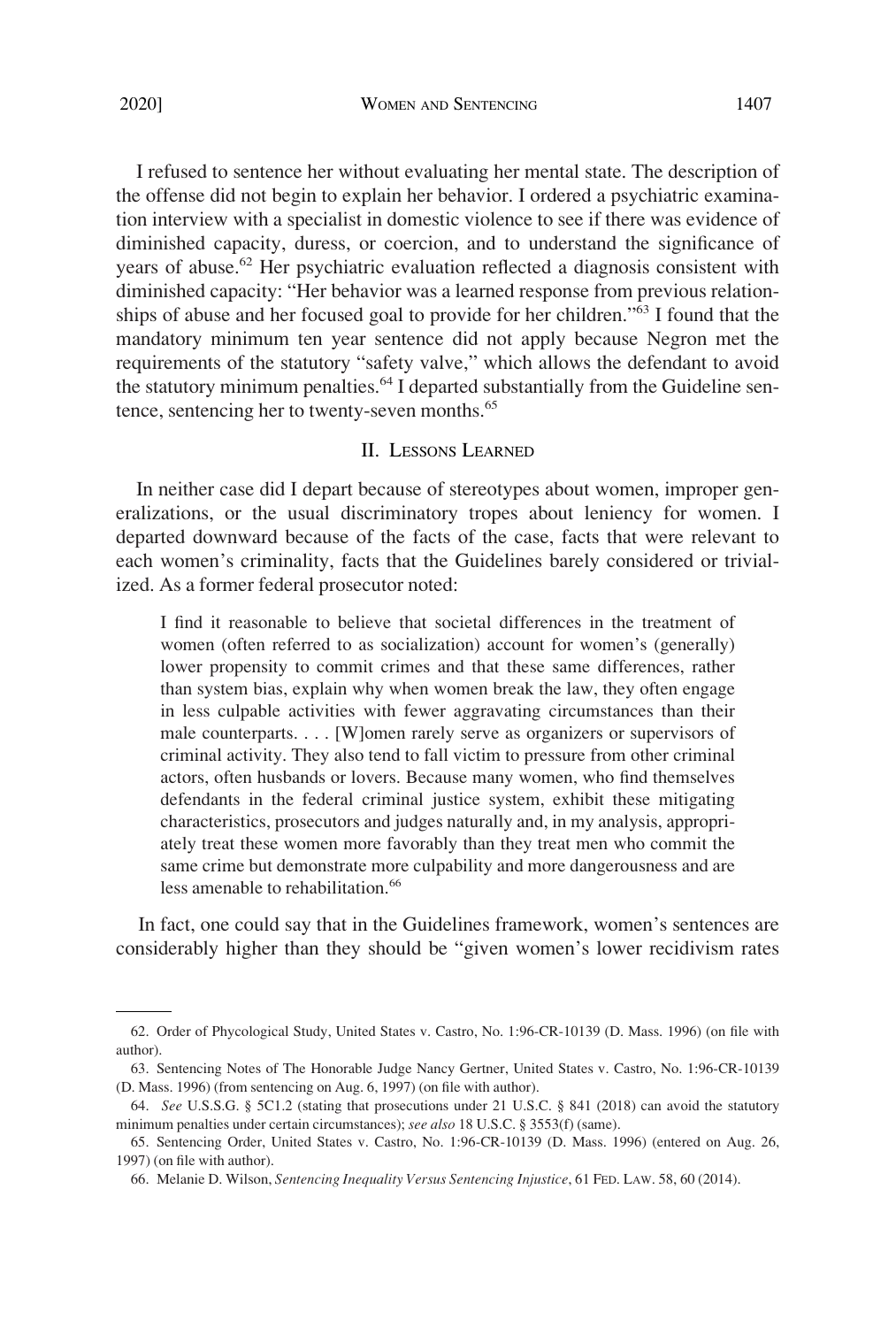and relative culpability for their roles in their offenses."<sup>67</sup> To the extent the statistics reflect that pattern, they demonstrate not an unwarranted disparity, but an appropriate sentence. It is the Guidelines that fail to reflect the reality of women's experiences and the patterns of their offending.

First, the Guidelines devalue family circumstances. Because women offenders are more likely than men to be single parents, the Guidelines provision that family circumstances are "not ordinarily relevant" has a disproportionate impact on them, without any penal justification.<sup>68</sup> And if they are the principal caretaker, the possibility that they may lose their children, or that they will be estranged from them, has a more substantial impact than they might on a father, whose relationship is more attenuated. "The result of discouraging departures for family responsibilities of both men and women, for example, is like the famous critique of legal equality rich and poor can both sleep under the bridge. It is an empty equality."69

Second, the Guidelines underestimate role in the offense. The sentencing adjustment for "role in the offense" under the Guidelines is minor relative to other factors, such as the quantity of drugs involved. As with Jurado-Lopez, one could not get any lower in the drug hierarchy than the mule willing to turn her body into a vessel to transport drugs.

Third, the Guidelines underestimate the relationship between the female offenders and their male bosses, often a relationship characterized by coercion, intimidation, battering, and threat. "[F]emale offenders report very high instances of physical and sexual abuse, totaling more than 40% of federal inmates," with state prisoners reporting at a  $60\%$  rate.<sup>70</sup> As one scholar noted: "Given the reduced role in the offenses of many women in multi-defendant cases—women who play subordinating roles to their partners or other coconspirators—one should question whether in fact the courts do not over-penalize rather than under-penalize these women $"$ <sup>71</sup>

The Guidelines also overstate a woman's criminal record. "Female defendants are significantly more likely than their male counterparts to appear at sentencing with no arrests or prior criminal record,"<sup>72</sup> but the Guidelines grouped defendants with one and zero criminal history points together.<sup>73</sup> The woman who has had no

<sup>67.</sup> Margareth Etienne, *Sentencing Women: Reassessing the Claims of Disparity*, 14 J. GENDER RACE & JUST. 73, 82 (2010).

<sup>68.</sup> Gertner, *supra* note 9, at 298.

<sup>69.</sup> *Id*. at 295.

<sup>70.</sup> Raeder, *supra* note 5, at 696 (citing CAROLINE WOLF HARLOW, U.S. DEP'T OF JUST. BUREAU OF JUST. STATISTICS, PRIOR ABUSE REPORTED BY INMATES AND PROBATIONERS 1–2 (1999), [https://www.bjs.gov/content/](https://www.bjs.gov/content/pub/pdf/parip.pdf)  [pub/pdf/parip.pdf\).](https://www.bjs.gov/content/pub/pdf/parip.pdf)

<sup>71.</sup> Etienne, *supra* note 67, at 82.

<sup>72.</sup> *Id*.; *see also* Michael Edmund O'Neill, *Re-Conceptualizing Criminal History for First Time Offenders*, 17 FED. SENT'G REP. 191, 192 (2005) (finding nearly 40% of the individuals with no prior arrests were women); Raeder, *supra* note 5, at 735 (noting "many more women than men have no prior criminal history").

<sup>73.</sup> Criminal history is ranked from I (the lowest) to VI (the highest). *See* U.S.S.G. ch. 5, pt. A, Sentencing Table.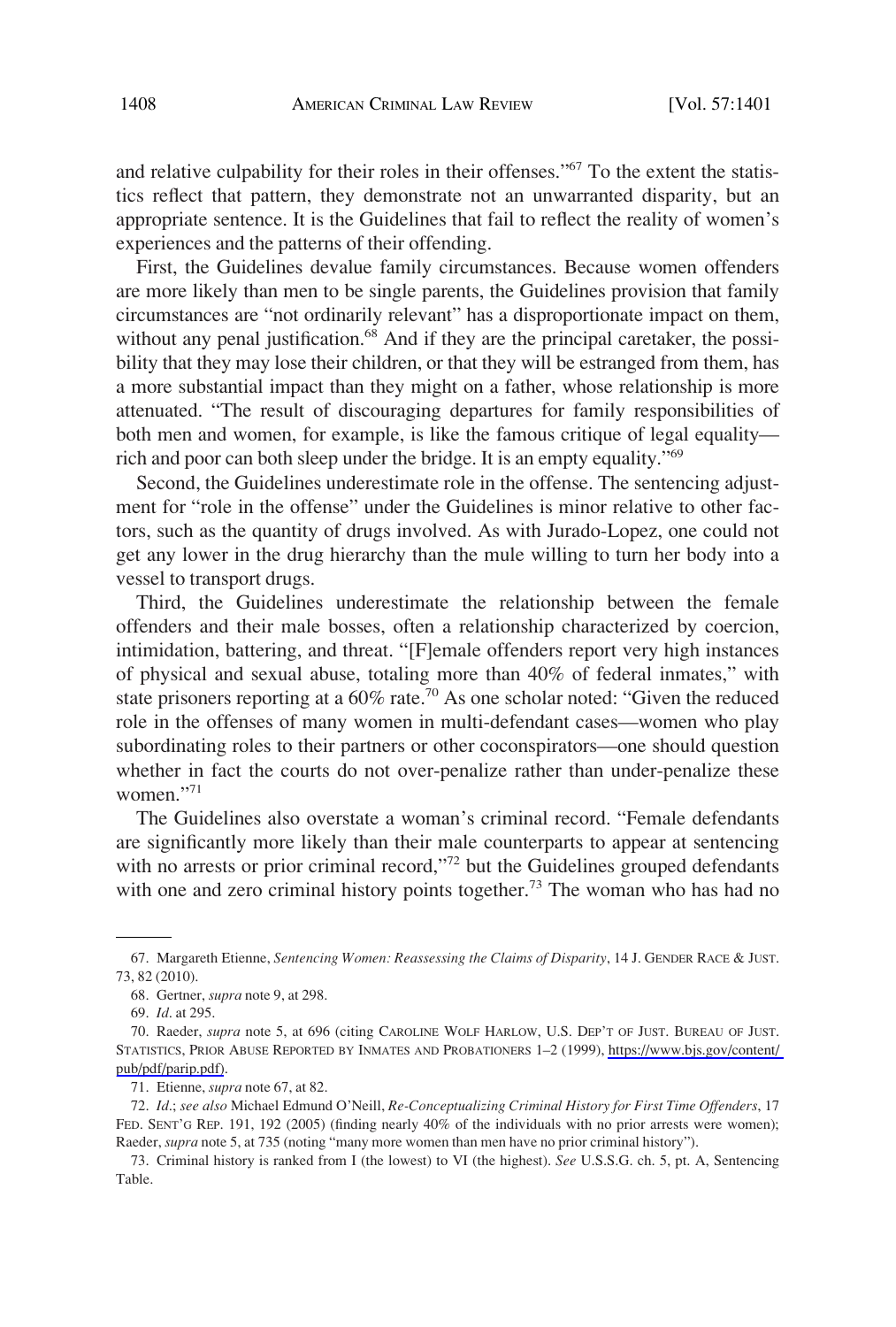encounters with the criminal justice system at all will be in the same category as a man with multiple arrests, but no convictions.<sup>74</sup>

The Guidelines understate the nature of a woman's cooperation. Precisely because women like Jurado-Lopez fall so low on the criminal hierarchy, they have little or no information to give the government and thus no way to cooperate and get the benefit of that cooperation through a reduced sentence.

The Guidelines fail to take into account the extent to which female offenders do not recidivate. A recent study of probationers suggests that gender has a statistically significant effect on recidivism, in that women may well be overclassified in terms of risk.75 Indeed, the recent American Law Institute Model Penal Code § 6B.06(4)(b) provides that a sentencing "commission may include an offender's gender as a factor in guideline provisions designed to assess the risks of future criminality . . . provided there is a reasonable basis in research or experience for doing so."76 Commentary to the Code suggests that there is "powerful statistical and social-science evidence that gender is a robust predictive factor, at least in some settings, of the future criminality of persons who have a prior record of offending."77

Finally, the Guidelines devalue substance abuse. Addiction, it concludes, is not relevant to sentencing.78 At the same time, women have high rates of drug and alcohol dependence; indeed, a correlation exists between victimization and highrisk behaviors like drug abuse.<sup>79</sup>

These distortions persist even in an advisory Guideline regime.<sup>80</sup> Most appellate courts require trial courts to determine the correct Guideline range first before imposing any sentence. And that calculation surely affects the Court's final decision. As Myrna Raeder describes, and I experienced when I was on the bench, requiring the courts to calculate the Guidelines "atomize[s] the sentencing decision," keeping counsel from focusing on an "overall narrative of the defendant that supports a lower sentence."<sup>81</sup> The result is that few judges take advantage of the discretion *Booker* gave them in cases involving women defendants, or indeed, any others. And within-Guideline sentences—even within deeply flawed Guidelines typically survive review.<sup>82</sup> In fact, few circuits have engaged in meaningful

<sup>74.</sup> *See* Etienne, *supra* note 67, at 82–83.

<sup>75.</sup> *See* Raeder, *supra* note 5, at 694–95.

<sup>76.</sup> MODEL PENAL CODE: SENTENCING § 6B.06(4)(b) (AM. LAW INST., Proposed Final Draft 2017).

<sup>77.</sup> *Id*. at cmt. d.

<sup>78.</sup> U.S.S.G. § 5H1.4 ("Drug or alcohol dependence or abuse ordinarily is not a reason for a downward departure.").

<sup>79.</sup> *See* Raeder, *supra* note 5, at 697–98.

<sup>80.</sup> *See, e.g*., United States v. McBride, 434 F.3d 470, 476 (6th Cir. 2006) (noting that district courts are still "required to *consider* the appropriate Guideline sentencing range").

<sup>81.</sup> Raeder, *supra* note 5, at 709.

<sup>82.</sup> *See* Paul Hofer, *Federal Sentencing After* Booker, 48 CRIME & JUST. 137, 140, 144 (2019).